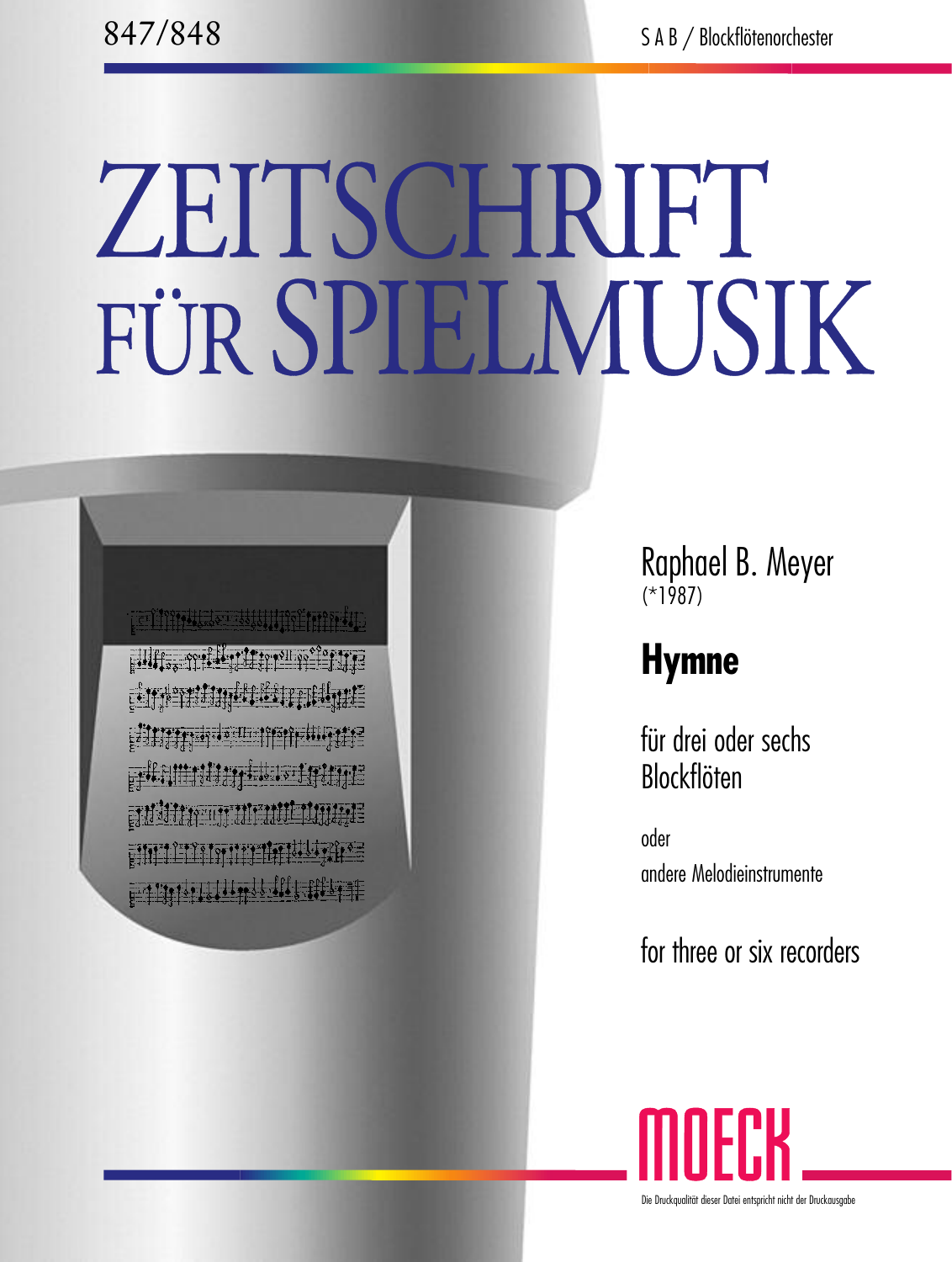#### **Die beigelegten Stimmen gelten als Kopiervorlagen.**

So kann jedes Blockflötenorchester oder größere Ensemble das benötigte Stimmenmaterial anhand der legal erworbenen Vorlagen selbst herstellen.

#### **The parts enclosed are designed for copying.**

This is to enable recorder orchestras or larger recorder ensembles to copy as many of the legally purchased parts as required.

#### **Les partitions des différentes voix inclues dans ce cahier serviront de base de photocopie.**

Chaque orchestre ou ensemble de flûtes à bec pourra ainsi confectionner par ses propres soins le matériel dont il a besoin sur la base de documents acquis légalement.

Die 2. und 5. Stimme oktaviert notiert bzw. in Bassschlüsselnotation für die 8- Fuss-Besetzung kann heruntergeladen werden unter:

The 2<sup>nd</sup> and 5<sup>th</sup> parts transposed an octave below and in bass clef notation for the 8-foot instrumentation, respectively, can be downloaded at:

Les 2ème et 5ème parties notées à l'octave inférieure et en clé de fa pour l'instrumentation en 8 pieds peuvent être téléchargées sur le site :

*www.noten-im-netz.de*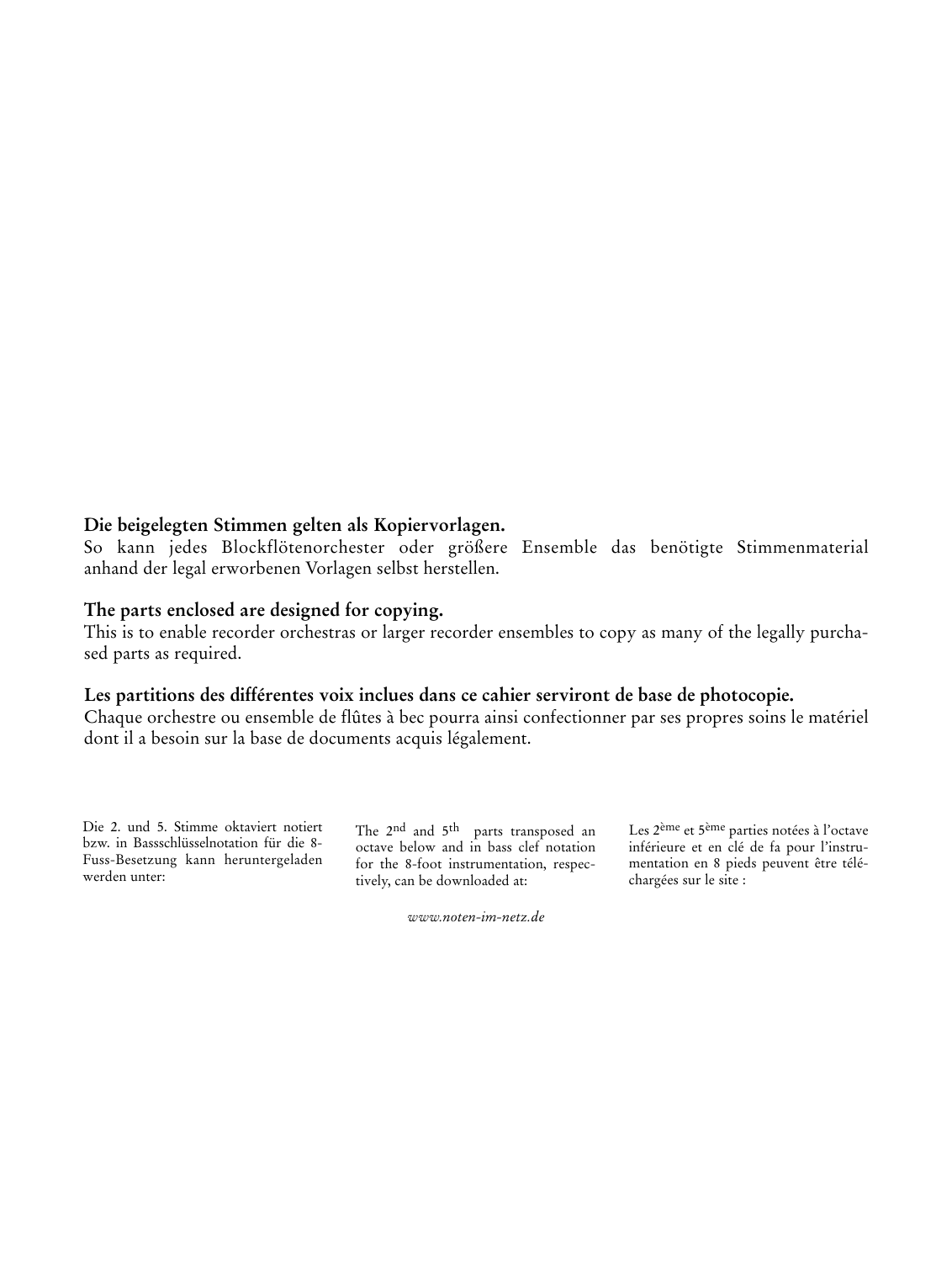#### **Vorwort**

Ursprünglich als Auftragswerk für Gamben-Sextett entstanden, merkte ich schon während des Komponierens, dass sich die vorliegende *Hymne* auch hervorragend für Blockflöten eignen würde. So bearbeitete ich die ursprünglich eine kleine Terz tiefer stehende Komposition umgehend nach deren Fertigstellung für Blockflöten (und andere Melodieinstrumente).

Mit der *Hymne* wird das Ensemblerepertoire um ein klangvolles Stück erweitert, welches unterschiedliche Besetzungen und Spielniveaus anspricht: die Komposition wurde so konzipiert, dass man sie genauso im kleinen Trio spielen kann (in diesem Falle wird ausschließlich der obere obligate Chor gespielt), wie auch im größeren Sextett (unter Verwendung der zusätzlichen Ad-libitum-Stimmen).

Der obligate dreistimmige Satz ist sehr klangvoll, dabei aber technisch einfach gehalten. Er erinnert an einen hymnenartigen Chorsatz, wohingegen der optionale untere Chor der Musik rhythmische Elemente und voluminösere Harmonien hinzufügt und eine etwas virtuosere Spieltechnik voraussetzt.

Das Stück kann hoch oder tief besetzt werden, Blockflötenorchester greifen für einen vollen Klang idealerweise auf beide Besetzungen gleichzeitig zurück:

#### **Hohe Besetzung (4-Fuß)**

1. & 4. Stimme: Sopranblockflöten

- 2. & 5. Stimme: Altblockflöten
- 3. & 6. Stimme: Bassblockflöten

#### **Tiefe Besetzung (8-Fuß)**

1. & 4. Stimme: Tenorblockflöten

- 2. & 5. Stimme: Bassblockflöten
- 3. & 6. Stimme: Subbassblockflöten

Der Ensemblezusammensetzung entsprechend, kann jede Stimme solistisch oder mehrfach besetzt werden. Auch die Ergänzung durch andere Melodieinstrumente ist denkbar. So bietet es sich beispielsweise an, einzelne Stimmen durch Streichinstrumente, Blechbläser oder andere Holzbläser zu ersetzen. Auch können innerhalb einer Stimme Mixturen gebildet, also dieselbe Stimme von unterschiedlichen Instrumenten gleichzeitig gespielt werden. Eine Hymne istschliesslich ein Lobgesang, in den jeder miteinstimmen können soll. Es mag auch reizvoll sein, die beiden Chöre mit unterschiedlichen Instrumenten-Gattungen zu besetzen (z. B. Chor 1 mit Bläsern und Chor 2 mit Streichern).

Bei der Erweiterung mit anderen Instrumenten gilt es zu beachten: Sopran- und Bassblockflöten klingen eine Oktave höher als notiert, man beachte das Ottava-Zeichen über dem Notenschlüssel. Für die Ausführung mit anderen Instrumenten sind jedoch zwei als "oktaviert" gekennzeichnete Einzelstimmen für die 2. und 5. Stimme unter *www.noten-im-netz.de* erhältlich.

Um im Zusammenspiel mit anderen, nicht oktavierenden Instrumenten (welche die Ottava-Zeichen bitte ignorieren), unschöne Stimmkreuzungen zu vermeiden, muss man im gemischten Ensemble unbedingt auf die tiefe 8-Fuß-Besetzung zurückgreifen. Sind keine Subbässe vorhanden, können die Bassstimmen stattdessen von anderen Instrumenten (Violoncello, Gambe, Posaune, Fagott, etc.) übernommen werden. Wenn innerhalb einer Stimme Mixturen mit anderen Instrumenten gebildet werden, dürfen dem Arrangement für einen besonderen Glanz auch 4-Fuß-Blockflöten hinzugefügt werden.

#### **Foreword**

Originally a commissioned work for the viola da gamba sextet, I realised already while composing the piece, that this *Hymn* would be ideal, adapted for the recorder. So when I had finished the composition, originally a minor third lower, I immediately set to work to arrange the piece for the recorder (and other melodic instruments).

The repertoire for ensembles is enriched with this new *Hymn* and appeals to players of differing capabilities and varying instrumentations: the conception of the piece allows for playing it as a small trio (in which case only the upper obbligato chorus is played) and also as a larger sextet (using the additional ad libitum parts).

The obbligato three part piece is very harmonious albeit uncomplicated, technically speaking. It sounds like a hymn-like choral movement, whereas the lower chorus of the music gives it rhythmic elements and full bodied harmonies and requires a more advanced technique.

The piece can be scored high or low, for recorder orchestras ideally using both to achieve a full sound:

#### **High instrumentation (4-foot register)**

1st & 4<sup>th</sup> parts: soprano recorders 2nd & 5th parts: alto recorders 3rd & 6<sup>th</sup> parts: bass recorders

#### **Low instrumentation (8-foot register)**

1st  $\&$  4<sup>th</sup> parts: tenor recorders  $2<sup>nd</sup>$  & 5<sup>th</sup> parts: bass recorders 3<sup>rd</sup> & 6<sup>th</sup> parts: subbass recorders

Depending on the ensemble composition, each part can be a solo or with several players. Another possible option could be adding further melodic instruments. Some parts could be replaced by string instruments, brass or woodwind. A mixture of instruments playing the same part is also possible. A hymn is ultimately an anthem, which allows everyone to participate. Another appealing facet would be to have the two choruses played by different kinds of instruments, (for example, chorus 1 with wind instruments, chorus 2 with strings).

With the addition of other instruments, please note: the soprano and bass recorders sound an octave higher than notated, see the ottava sign above the clef. For performing with other instruments, there are two separate parts for the 2nd and 5th voices marked as "oktaviert" which are available under *www.notenim-netz.de*.

It is necessary to implement the 8-foot instrumentation when playing with other non octavating instruments (please ignore the ottava signs) so as to avoid unattractive crossover of voices. For example, if there are no subbasses available the bass parts can be replaced by other instruments (eg. cellos, viola da gambas, trombones, bassoons). If within a certain voice, there is a mix of instruments, more radiance of sound can be achieved for the arrangement by including the 4-foot recorders.

*Translation: A. Meyke*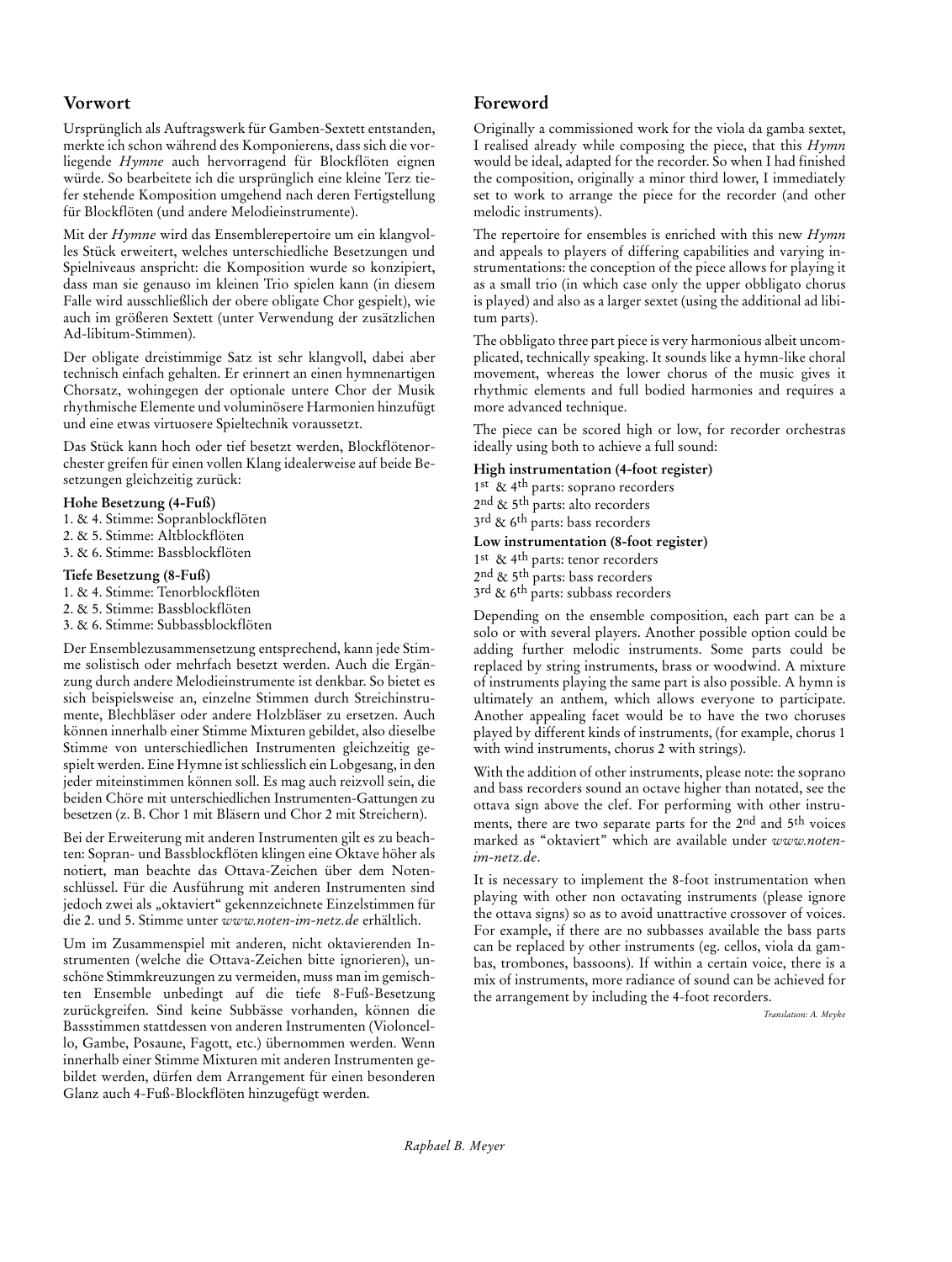### Hymne

 $-2020$ für 3 oder 6 Blockflöten oder andere Melodieinstrumente



 $\boldsymbol{z}$ 

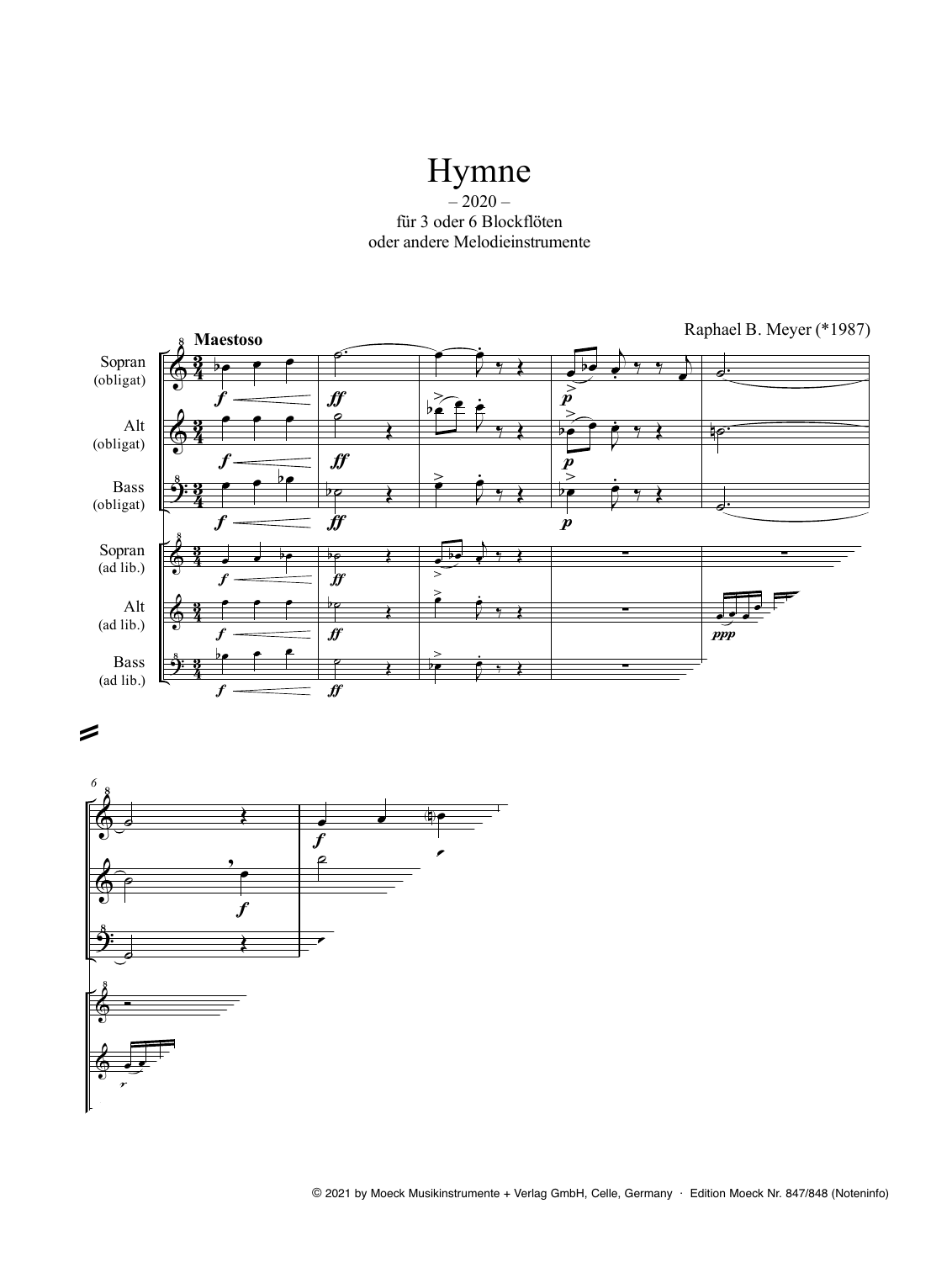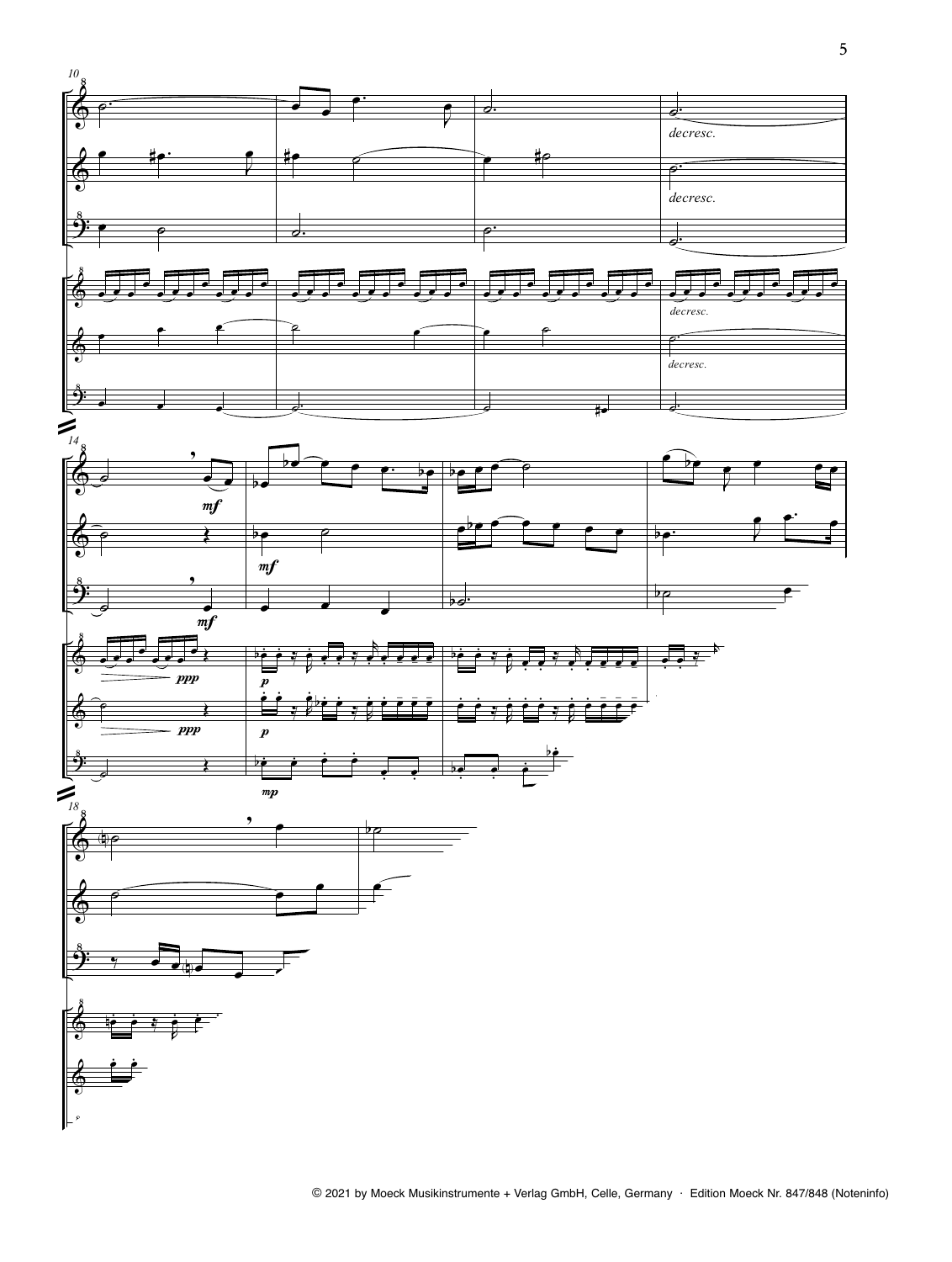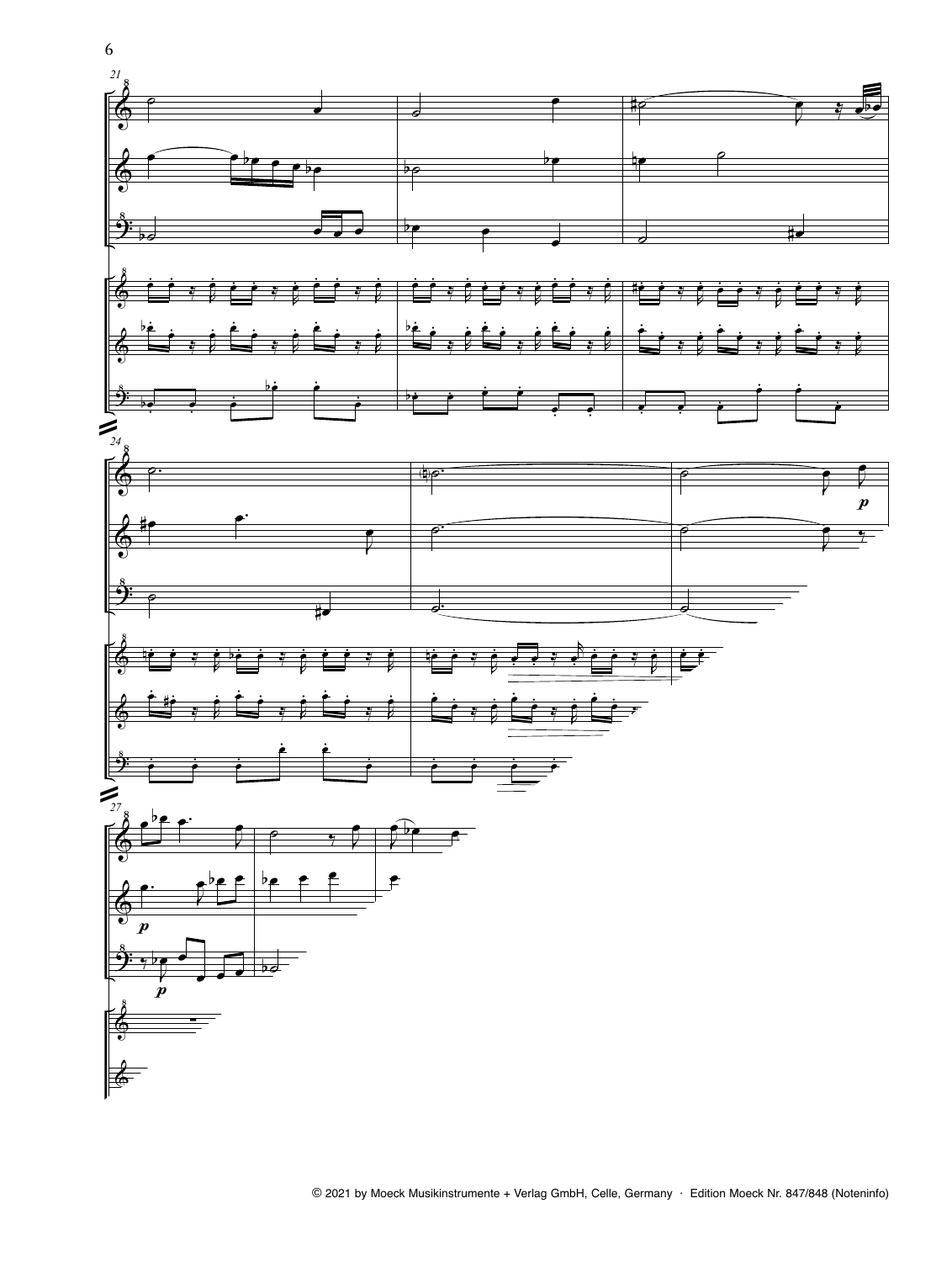

© 2021 by Moeck Musikinstrumente + Verlag GmbH, Celle, Germany · Edition Moeck Nr. 847/848 (Noteninfo)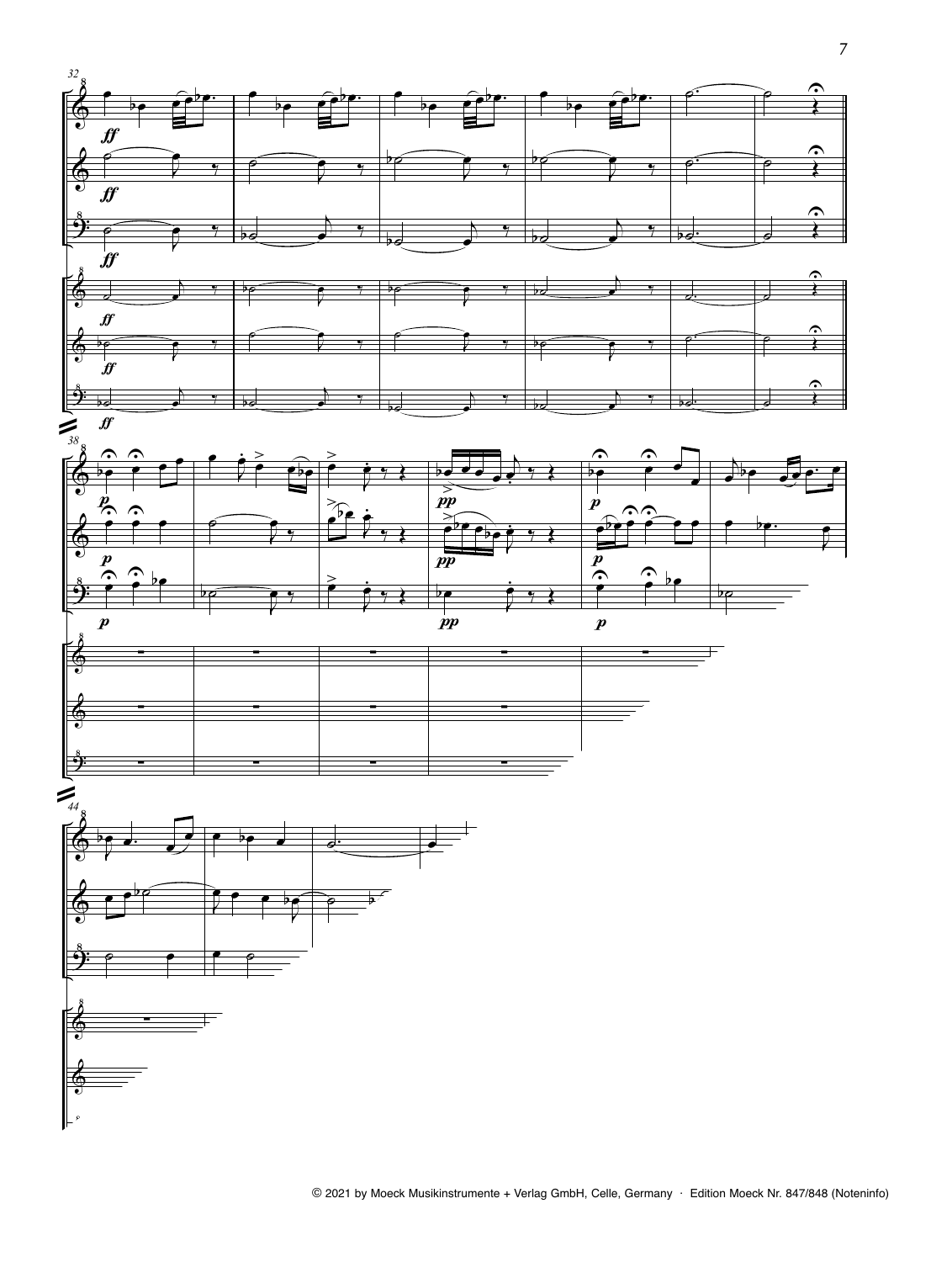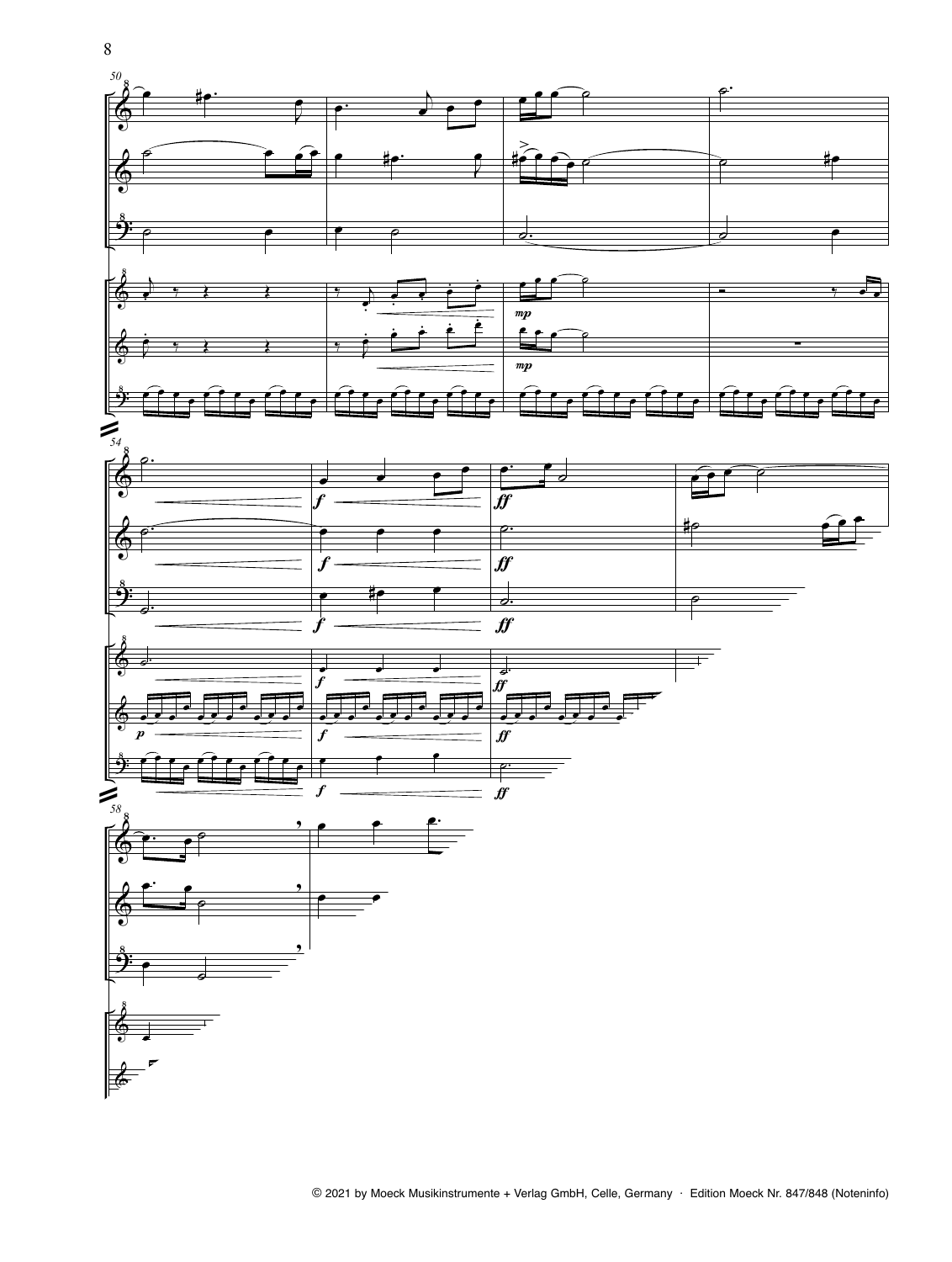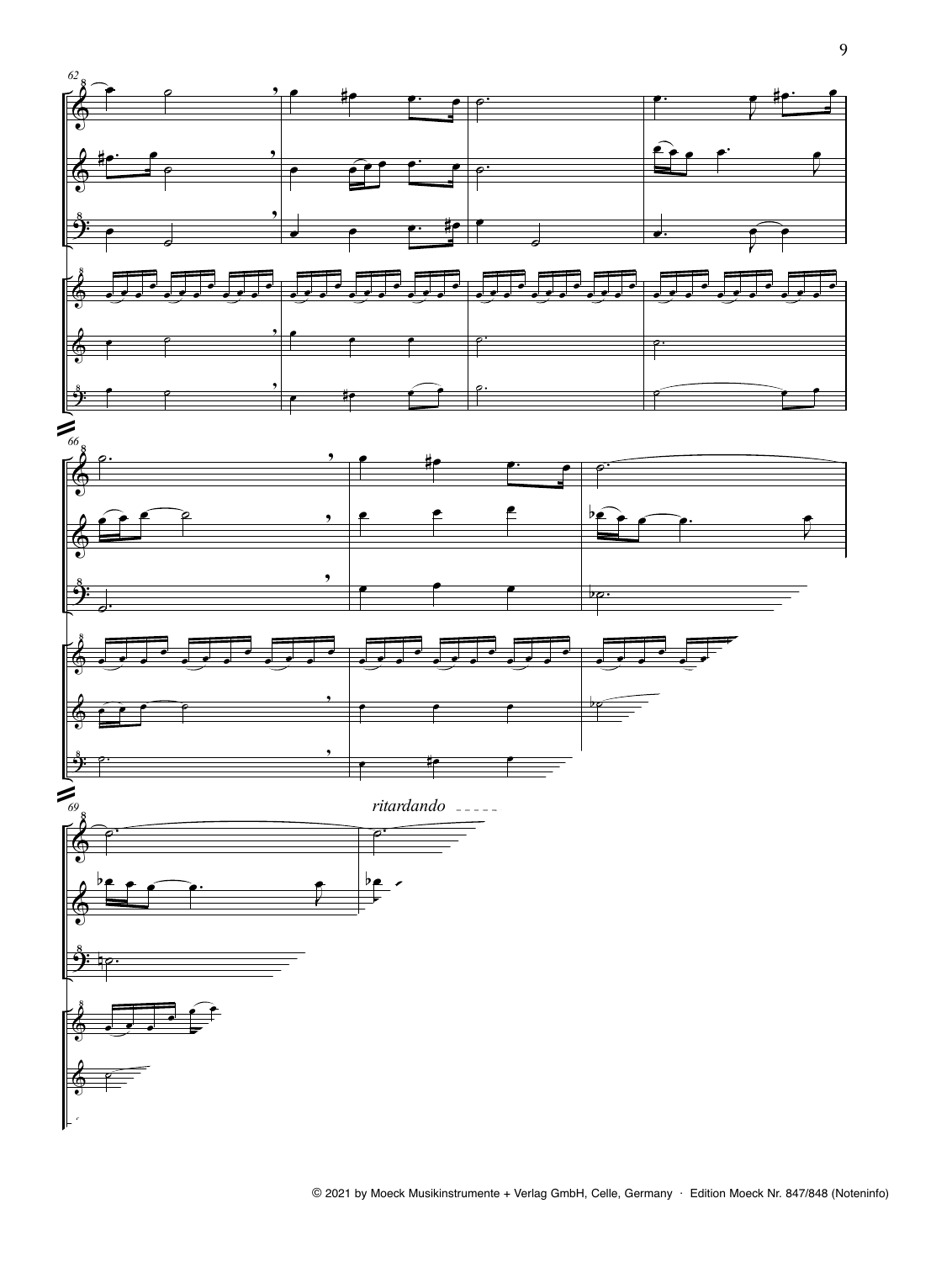#### **Introduction**

A l'origine, cet *Hymne* était un morceau qui m'avait été commandé pour un sextuor de gambes; mais en le composant, j'ai réalisé qu'il se prêterait parfaitement à une interprétation par des flûtes à bec. Par conséquent, une fois l'écriture achevée, j'ai procédé à l'arrangement de la composition qui, au départ, était une tierce en-dessous, pour en faire une œuvre pour flûtes à bec (et autres instruments mélodiques).

Avec cette pièce *Hymne*, le répertoire pour ensembles se voit enrichi d'un morceau à la sonorité profonde qui s'adresse à des distributions et des niveaux de maîtrise de l'instrument les plus divers : la composition a été conçue de telle sorte qu'elle peut être interprétée par un ensemble de petite taille tel qu'un trio (dans ce cas, l'interprétation se limitera à la seule la partie chorale obligatoire), ou bien par un ensemble plusimportant, un sextuor par exemple (en y ajoutant des voix supplémentaires, au choix).

La partie à trois voix, qui est le minimum obligatoire, offre de belles sonorités, mais ne requiert aucune technicité particulière. Elle rappelle les parties chorales que l'on retrouve dans les hymnes ; la partie chorale inférieure, quant à elle optionnelle, y apporte des éléments rythmiques et de volumineuses harmonies, et requiert une plus grande virtuosité.

La pièce peut être interprétée par des instruments aux sonorités aigues ou graves ; pour obtenir la meilleure sonorité, les orchestres de flûtes à bec sont invités à opter pour deux instrumentations simultanées :

#### **Instrumentation aigue (4 pieds)**

1ère et 4ème voix : flûtes à bec soprano 2ème et 5ème voix : flûtes à bec alto 3ème et 6ème voix : flûtes à bec basses

#### **Instrumentation grave (8 pieds)**

1ère et 4ème voix : flûtes à bec ténor 2ème et 5ème voix : flûtes à bec basses 3ème et 6ème voix : flûtes à bec soubasses En fonction des instruments choisis pour constituer l'ensemble, chaque voix pourra être interprétée soit par un seul instrument, soit par plusieurs instruments. L'ajout d'autres instruments mélodiques est également envisageable. Ainsi, certaines voix peuvent être interprétées par des instruments à cordes, à vent en métal ou à vent en bois par exemple. Un mélange d'instruments est aussi possible au sein d'une même voix ; une voix sera alors interprétée par différents instruments simultanément. Un hymne n'est autre qu'un chant de louange dans lequel chaque instrument doit pouvoir intervenir. Une alternative, qui confère à la pièce un charme particulier, consiste à interpréter les deux parties chorales par des familles d'instruments différentes (par exemple : partie chorale 1 avec des instruments à vent et partie chorale 2 avec des instruments à cordes).

Si l'on choisit de faire intervenir d'autres instruments, il convient de ne pas oublier que les flûtes à bec soprano et basse transposent la note à l'octave supérieure par rapport à ce qu'indique la partition : le symbole d'octave se trouve au-dessus de la clé de notes. Pour une interprétation avec d'autres instruments, deux partitions correspondant aux 2ème et 5ème voix « octaviées » sont disponibles sur le site *www.noten-im-netz.de*.

Lors d'une interprétation de la composition avec d'autres instruments octaviant (qui doivent, eux, ignorer les symboles d'octave), les ensembles mixtes auront obligatoirement recours à l'instrumentation grave (8 pieds) pour éviter des croisements de voix à l'effet peu plaisant. Si l'on ne dispose pas de soubasses, les voix de basse pourront être interprétées par d'autres instruments tels que le violoncelle, la gambe, le trombone, le basson etc. Si différents instruments interviennent au sein d'une seule et même voix, on optera alors pour des flûtes à bec 4 pieds, ce qui confèrera à l'arrangement un éclat tout particulier.

*Traduction : A. Rabin-Weller*

*Raphael B. Meyer*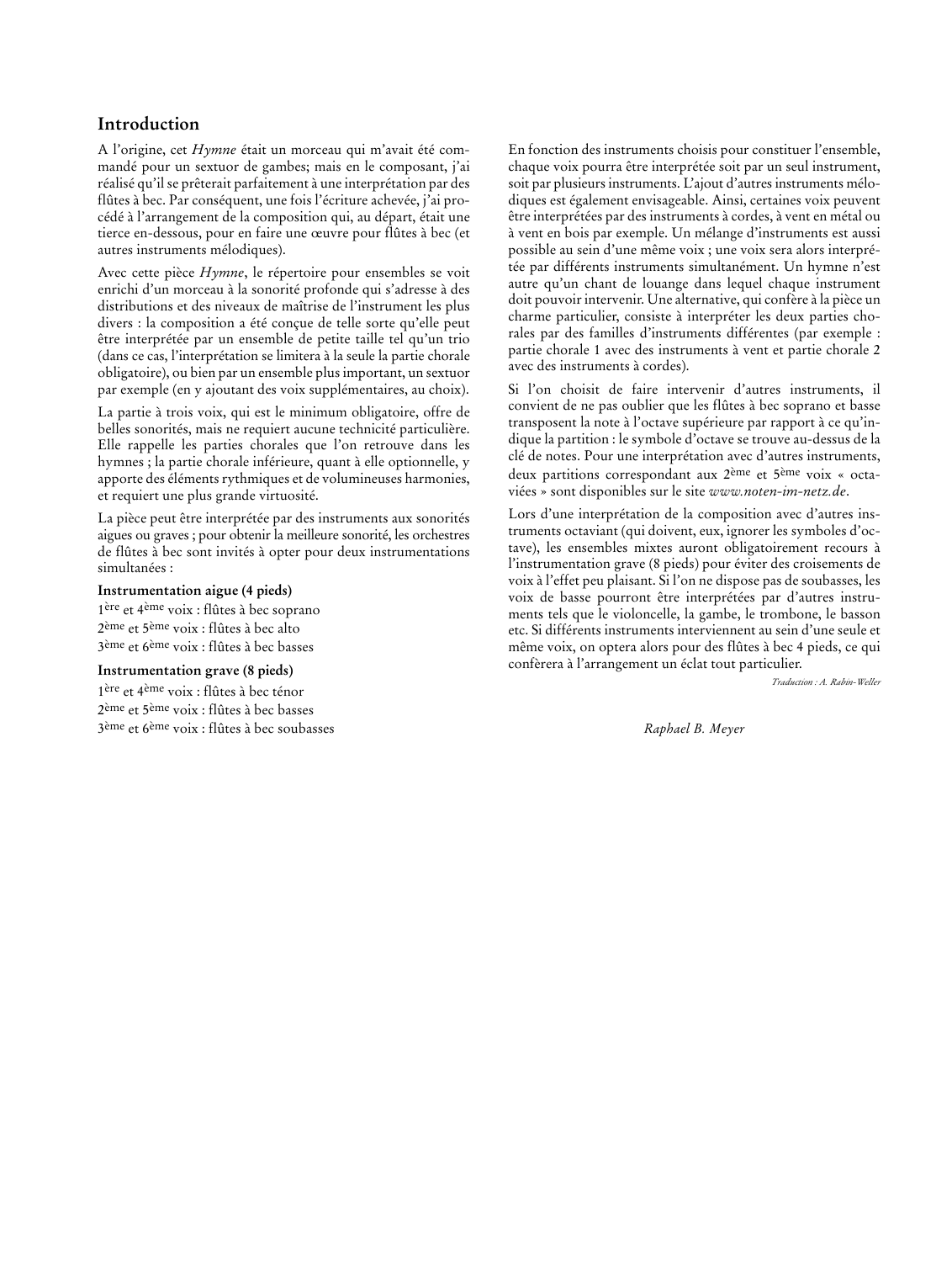**Raphael B. Meyer** wurde 1987 in Basel (Schweiz) geboren. Er studierte Blockflöte an der *Schola Cantorum Basiliensis* und Schulmusik an der Hochschule für Musik Basel. Als freischaffender Komponist arbeitet er in seinem eigenen Tonstudio. Neben Auftragswerken für den Konzertsaal schreibt er Musik für Film & Fernsehen (u. a. zur TV-Serie *Der Bestatter*) und für Videospiele (u. a. *Tangle Tower*).

An der Zürcher Hochschule der Künste sowie an der Hochschule für Musik Basel unterrichtet Raphael B. Meyer als Gastdozent Studenten in Filmmusik und Ensembleleitung.

Als Blockflötist wirkt er in Konzerten und Aufnahmen mit, erteilt Blockflötenunterricht und ist Dirigent mehrerer Blockflötenorchester.

**Raphael B. Meyer** was born in Basel (Switzerland) in 1987. He studied recorder at the *Schola Cantorum Basiliensis* and school music at the Music Academy in Basel. He works as a free lance composer in his own music studio. Besides individually commissioned works, he writes music for film and television, (TV series *Der Bestatter* – the "Funeral Director") and for video games (*Tangle Tower*).

As guest lecturer Raphael B. Meyer also teaches at the Academy of the Arts Zurich and at the Music Academy in Basel in film music and ensemble conducting.

He also plays the recorder in concerts and recordings, teaches the recorder and is the conductor of several recorder orchestras. *Translation: A. Meyke*

**Raphael B. Meyer** est né à Bâle en 1987 (Suisse). Il a étudié la flûte à bec à la *Schola Cantorum Basiliensis* et suivi des études de pédagogie musicale au Conservatoire de Bâle. Compositeur indépendant, il travaille dans son propre studio d'enregistrement. Outre des compositions commandées pour les salles de concert, il écrit des musiques de films et pour la télévision (notamment pour la série télévisée suisse *Der Bestatter –* 'Le croque-mort') ainsi que pour des jeux vidéo (*Tangle Tower*).

Raphael B. Meyer enseigne en qualité de professeur invité à l'École des Beaux-Arts de Zurich ainsi qu'au Conservatoire de Bâle dans la classe de musique de film et direction d'ensembles.

Il intervient en tant que flûtiste à bec lors de concerts et d'enregistrements, est professeur de flûte à bec et dirige plusieurs orchestres de flûtes à bec.

*Traduction : A. Rabin-Weller*